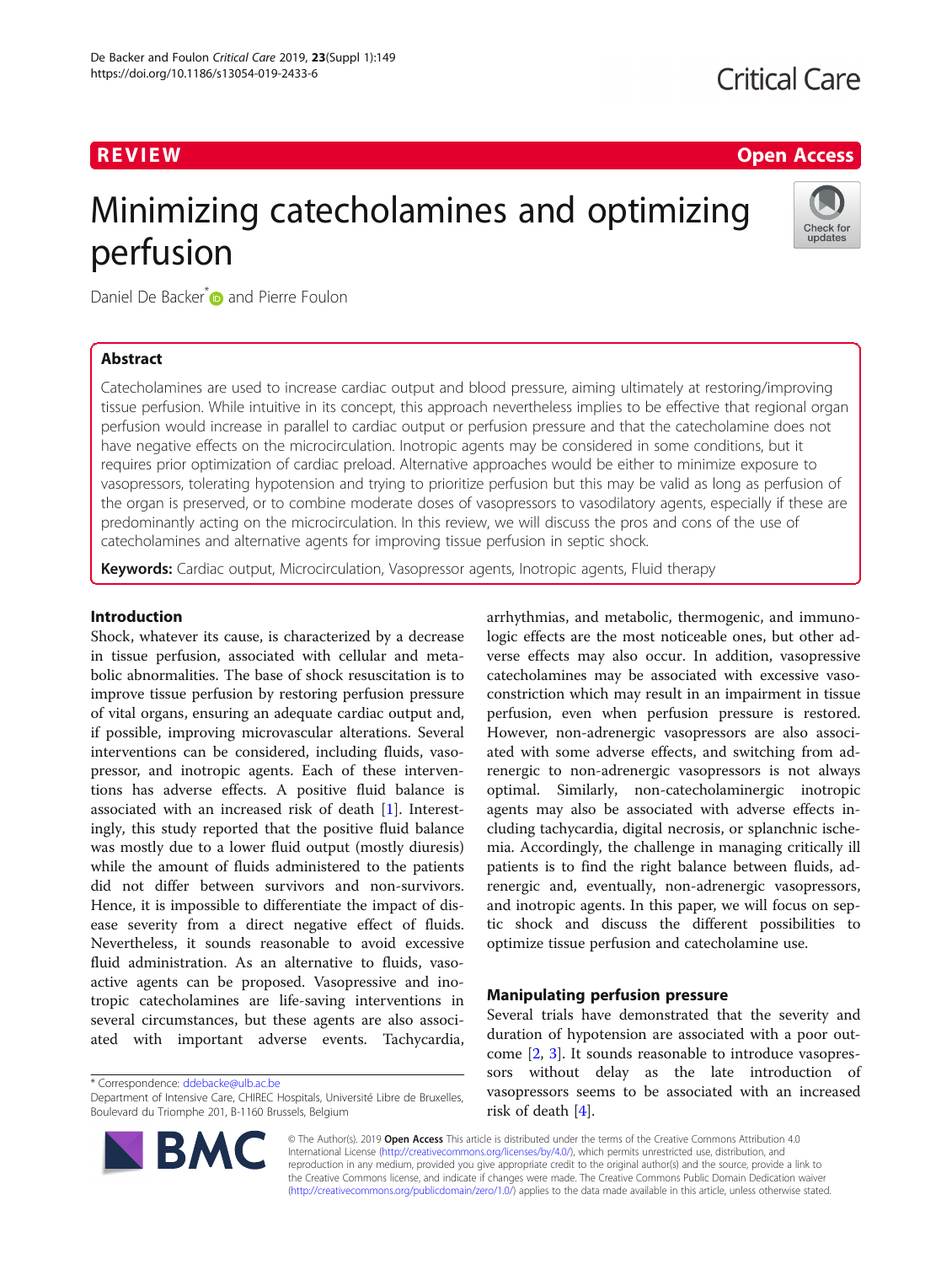Fluids can increase perfusion pressure, but this effect is rather indirect, as it is mediated by an increase in cardiac output and requires that vascular tone is not too low (Fig. 1). Measurements of arterial elastance (defined as arterial pressure variations divided by stroke volume variations over one respiratory cycle) have been demonstrated to predict the pressure response to fluids [[5\]](#page-5-0), but these measurements are not easy to perform in clinical practice. Ideally, a beat-by-beat measurement of cardiac output independent of the arterial waveform should be obtained to prevent mathematical coupling of data using arterial trace to derive pulse pressure and stroke volume. Due to these methodological limitations, this principle is not used at bedside routinely and, in practice, most physicians perform fluid challenges evaluating whether or not perfusion pressure would increase with fluid administration. One may also use diastolic pressure as a witness of the alteration in vascular tone. When diastolic pressure is low, especially in patients with normal heart rates or tachycardia, this finding suggests a decrease in vascular tone, and in these conditions, fluid administration alone is often insufficient to increase perfusion pressure.

In many patients, administration of vasopressors is thus required for this purpose.

Do vasopressors improve tissue perfusion? Increasing perfusion pressure is not equal to increasing tissue perfusion. First, once the autoregulatory threshold has been reached, further increasing perfusion pressure does not increase perfusion to the organ. Second, vasoconstricting agents may constrict arterioles, thereby decreasing microvascular perfusion. In healthy conditions, both norepinephrine and vasopressin decreased microvascular perfusion [[6\]](#page-5-0). Accordingly, the net result of increasing

perfusion pressure on tissue perfusion may depend on the balance between the potential beneficial effects on organ blood flow and negative impact on microvascular perfusion. Experimental evidence provides conflicting results, but factors such as the absence of fluid resuscitation or increased abdominal pressure may act as confounding factors. Evaluating the impact on tissue hypoperfusion in critically ill patients is not easy as it requires to perform advanced measurements before correction of hypotension. Introduction of norepinephrine in severely hypotensive septic shock patients is associated with an increase in cardiac output [\[7\]](#page-5-0). Several mechanisms may be implicated, including an increase in contractility, an increase in cardiac preload, and an increase in coronary artery perfusion  $[8]$  $[8]$ . The increase in blood pressure and cardiac output was associated with a decrease in lactate levels [[7\]](#page-5-0). In a series of 14 patients with septic shock, correction of severe hypotension with norepinephrine administration resulted in an increase in mean arterial pressure (MAP) from  $51 \pm 3$  mmHg to  $79 \pm 7$  mmHg and was associated in the restoration of urine output in 12 of the 14 patients and an increase in creatinine clearance [[9\]](#page-5-0). Even though evidence remains limited, these results suggest that norepinephrine improves tissue perfusion when used to correct severe hypotension. However, most of these trials evaluated the short-term effects of vasopressors and some of these beneficial effects may vanish over time. In addition, the optimal perfusion pressure may vary between patients.

# Optimizing cardiac output

After the salvage phase aiming at restoring a minimal tissue perfusion pressure, optimizing cardiac output should

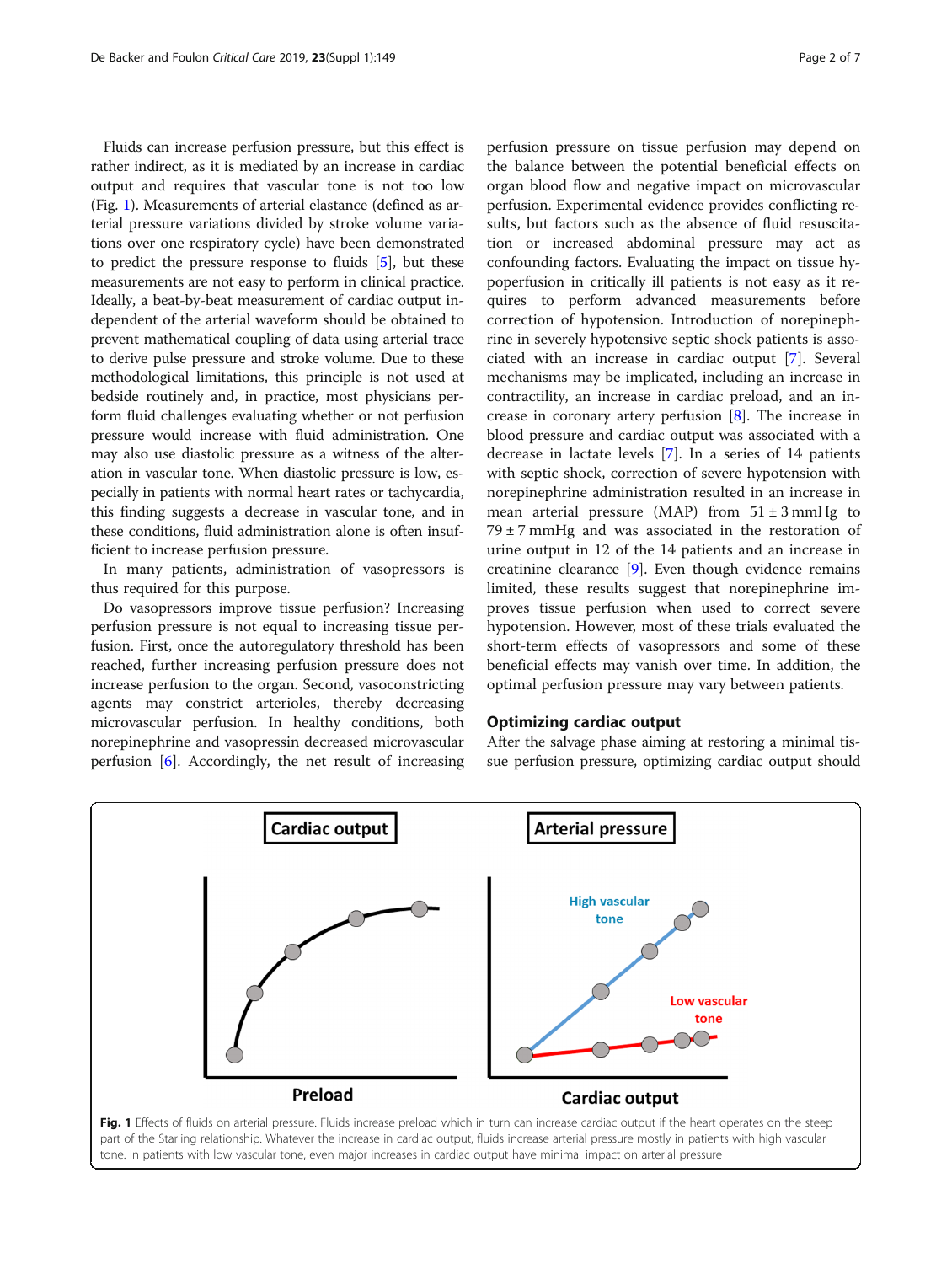<span id="page-2-0"></span>be considered in order to improve tissue perfusion. Interestingly, cardiac output is not a target in itself. Indeed, it is very difficult to define what the ideal value of cardiac output is, as cardiac output fluctuates according to metabolic needs. Hence, instead of targeting given values of cardiac output, it is better to target adapted values of cardiac output. Cardiac output is judged inadequate based on  $ScvO<sub>2</sub>$ and indices of tissue hypoperfusion. Increasing cardiac output requires a multiple steps approach (Fig. 2).

The first step should be to optimize preload in fluid responsive patients. Of note, all patients do not respond to fluids and excessive fluid administration is associated with a poor outcome  $[10]$  $[10]$  $[10]$ . Accordingly, it sounds appropriate to identify patients who may respond to fluids before fluid administration. The use of dynamic indices of fluid responsiveness, when applicable, allows the identification of fluid responders [[11\]](#page-5-0). Do fluids also improve tissue perfusion? Obviously, the increase in cardiac output and tissue perfusion may be dissociated. Fluids improve microvascular perfusion only in the first 24 h, but not after 48 h, of sepsis recognition [[12](#page-5-0)]. In a small series of patients, the first bolus improved cardiac output and microvascular perfusion while the second bolus failed to improve microvascular perfusion even though cardiac output further increased [[13](#page-5-0)]. Hence, fluids improve microvascular perfusion in the early phases of sepsis and the optimal amount of fluids required to improve microvascular perfusion remains to be determined.

The second step is to consider inotropic agents when contractility is impaired and results into inadequate cardiac output and impaired tissue perfusion. Adrenergic inotropic agents are used to increase cardiac output aiming ultimately at restoring/improving tissue perfusion. While intuitive in its concept, this approach nevertheless implies several prerequisites. First, it implies that regional organ perfusion would increase in parallel to the increase in cardiac output. In patients with septic shock, increasing cardiac output with dobutamine was associated with an increase in hepato-splanchnic [[14\]](#page-5-0) or in cerebral perfusion [[15\]](#page-6-0). The effects of dobutamine on other beds remain less studied.

Importantly, the use of inotropic agents requires prior optimization of cardiac preload.

The final step to consider is the optimization of cardiac afterload. While on the one hand one may consider to increase MAP in order to increase perfusion pressure, the increase in MAP also increases left ventricular afterload which may impair cardiac function and thus cardiac output, especially in patients with sepsis-associated myocardial depression [[16](#page-6-0)].

#### Which targets?

The targets of resuscitation include perfusion pressure and various indices of tissue hypoperfusion.

What is the optimal blood pressure target? Varpula et al. [[2\]](#page-5-0) first demonstrated in 111 patients with septic

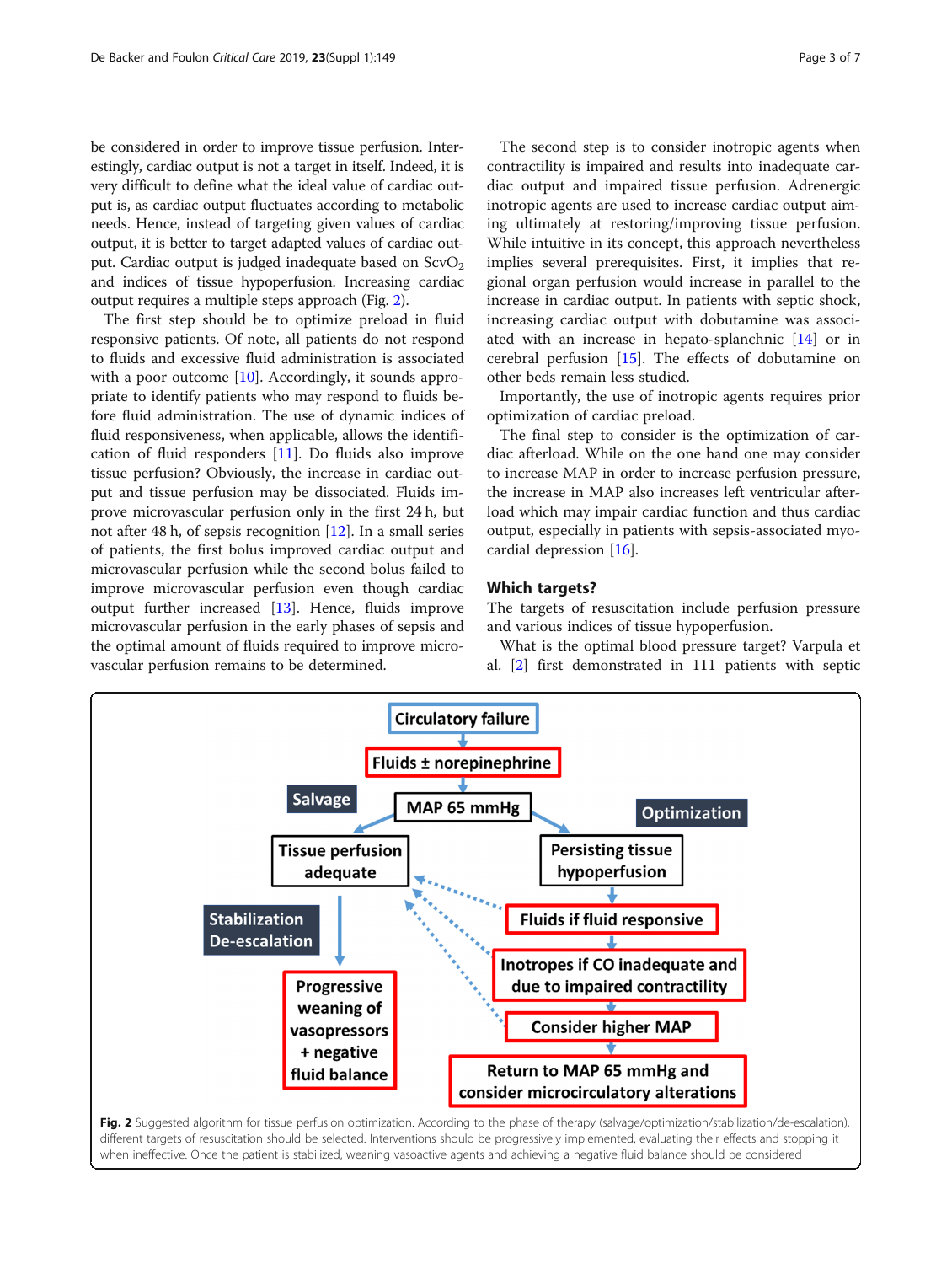shock that the time spent with MAP below 65 mmHg was associated with a worse outcome. Several trials not only confirmed this finding [\[3](#page-5-0), [17,](#page-6-0) [18](#page-6-0)], but even further expanded this reporting that MAP threshold levels lower than 65 were associated with even more severe outcomes. Interestingly, mortality already increases with shorter periods of time when thresholds of MAP lower than 65 mmHg are considered compared to the 65 mmHg threshold. On the contrary, there was no association between mortality and time spent with below MAP thresholds 80–85 mmHg (but above 65 mmHg) [\[3](#page-5-0), [17,](#page-6-0) [18\]](#page-6-0). Altogether, these observational studies support a MAP threshold around 65 mmHg for the majority of the patients.

However, the optimal MAP threshold may require some individualization. In a series of patients with sepsis but without clinical signs of hypoperfusion, a MAP between 55 and 65 mmHg was well tolerated [\[19\]](#page-6-0). In an interventional trial evaluating a MAP threshold of 65–70 versus 80–85 mmHg, no differences in survival were observed. In the subgroup of patients previously hypertensive, the higher MAP target was associated with a reduction in acute kidney injury. However, there was also a significant increase in arrhythmic events and a trend toward an increase in acute myocardial infarction. This trial had two major limitations. First, MAP was much higher than the predefined target value in the lower threshold group so that the safety of MAP 65 was not really evaluated. Second, the trial attributed patients to one group or the other without considering the response to therapy. Interestingly, different MAP targets had variable effects on various indices of tissue hypoperfusion and organ function in several small size interventional studies [[20,](#page-6-0) [21\]](#page-6-0). Hence, the recommendations of the Surviving Sepsis Campaign guidelines to initially target MAP of 65 mmHg remain valid [[22\]](#page-6-0). In selected patients, a higher MAP may be considered, but the effects of increasing MAP above 65 mmHg should be carefully evaluated and returning to lower MAP thresholds should be considered if the patient does not respond to this MAP challenge.

Indices of tissue perfusion include cardiac output,  $SvO<sub>2</sub>$  and  $ScvO<sub>2</sub>$ , veno-arterial differences in  $PCO<sub>2</sub>$  $(PvaCO<sub>2</sub>)$ , skin mottling and capillary refill time, blood lactate levels, and urine output. While cardiac output is a major determinant of tissue perfusion, it is remarkable that no specific target value can be derived from the literature. However, it is important to ensure that interventions aiming at increasing cardiac output effectively increase it, to prevent the risk of excessive or even useless administration of fluids and inotropic agents.

Observational trials have shown that the time spent with  $\text{SvO}_2$  below 70% is associated with an increased risk of death. Trials targeting  $ScvO<sub>2</sub>$  for resuscitation have

been associated with variable outcomes [\[23](#page-6-0), [24](#page-6-0)]. While the Rivers' trial [[23](#page-6-0)] showed some benefit with early goal-directed therapy based on  $ScvO<sub>2</sub>$ , these results were not confirmed in subsequent trials  $[24]$  $[24]$ . Of note, ScvO<sub>2</sub> was already in the target at baseline in the latter trials so that the impact of goal-directed therapy could not be evaluated. On the other hand, the persistence of low  $S\text{cvO}_2$  is associated with a poor outcome [\[25](#page-6-0)]. Accordingly, even if the impact of goal-directed therapy can be questioned, the usefulness of  $ScvO<sub>2</sub>$  to interpret hemodynamic data, and in particular adequacy of cardiac output, remains  $[26]$  $[26]$ . PvaCO<sub>2</sub> can also be helpful in identifying patients with impaired tissue perfusion, especially when  $ScvO<sub>2</sub>$  is close to the normal range [[12,](#page-5-0) [27](#page-6-0)]. While PvaCO<sub>2</sub> has a strong prognostic value [\[28](#page-6-0)], its use as a guide for resuscitation has not been tested in large-scale randomized studies. Nevertheless, it provides interesting additional information that should not be neglected. Clinical indices of tissue perfusion such as skin mottling and temperature or capillary refill time [[29\]](#page-6-0) also provide important information but, at this stage, have not been tested as a target to therapy. Lactate is an excellent marker of the balance between oxygen demand and actual oxygen consumption, the latter being affected by tissue perfusion. While increased blood lactate levels have consistently been associated with increased mortality rates [[30](#page-6-0)], its hypoxic origin cannot be ascertained. Measuring repeatedly lactate and pyruvate, it has been shown that lactate is mostly of hypoxic origin in the first few hours after the onset of shock but that the proportion of patients presenting hyperlactatemia of hypoxic origin decreased over time so that the majority of the hyperlactatemia at 24 h are of non-hypoxic origin [[31\]](#page-6-0). Hospital mortality significantly decreased in a trial targeting lactate decreases by 20% every 2 h for 8 h [\[32](#page-6-0)]. However, lactate decreases may be slow, especially in patients with impaired liver function. It sounds thus reasonable to target lactate decreases [\[22\]](#page-6-0), but it should be coupled with other markers of tissue hypoperfusion [\[33](#page-6-0)]. Hence, many indices can be used to assess tissue hypoperfusion, but none seems superior to the other and it is difficult to have a predefined target value for most of these. Accordingly, it sounds wise to guide resuscitation aiming at improving multiple indices (i.e.,  $ScvO<sub>2</sub> +$ PvaCO<sub>2</sub> + lactate + skin perfusion), acknowledging that some may fail to rapidly improve [\[33](#page-6-0)].

Even though promising, microcirculation assessment is not yet part of our clinical armamentarium. Several trials have shown that the microcirculation is altered, especially in sepsis, and that the severity of the alterations is associated with a poor outcome  $[34–36]$  $[34–36]$  $[34–36]$  $[34–36]$  $[34–36]$ . As alterations in microvascular perfusion cannot be predicted from systemic hemodynamics [[37\]](#page-6-0), it sounds interesting to evaluate the microcirculation. The main limitations to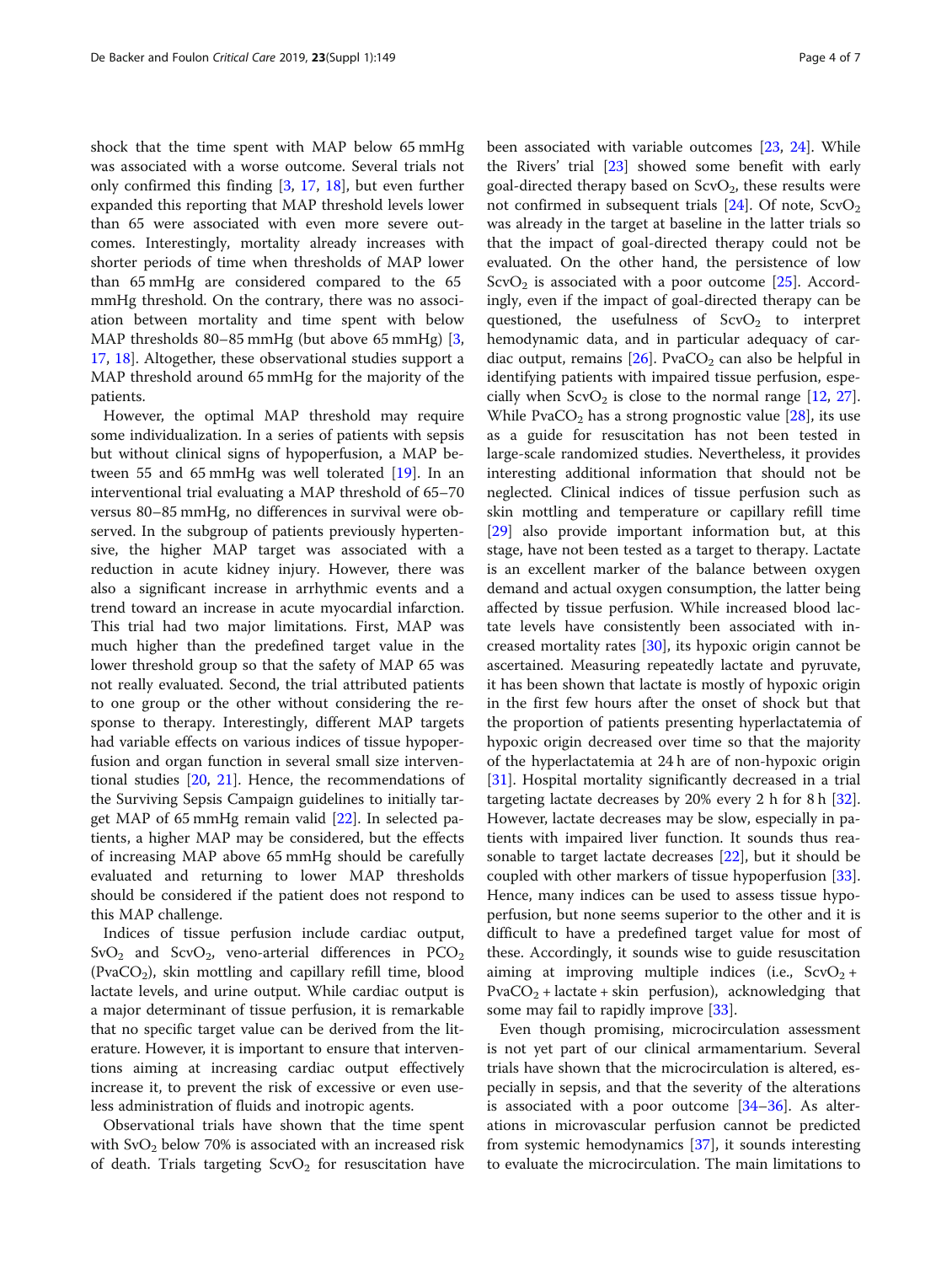its current use are the lack of therapeutic intervention specifically targeting the microcirculation and the difficulty to apply these handheld microscopes on the sublingual area in certain conditions. Interestingly,  $PvaCO<sub>2</sub>$ seems to be a good surrogate of microvascular perfusion [[38\]](#page-6-0) and may at least address one of these limitations.

Finally, different thresholds should be considered according to time. Globally, the care of the patient in shock can be divided into four phases: salvage, optimization, stabilization, and de-escalation [[39](#page-6-0)]. The targets for therapy and interventions should be adapted according to these different phases (Fig. [2](#page-2-0)).

#### Which agents?

For increasing perfusion pressure, administration of norepinephrine is associated with variable effects. Correcting severe hypotension with norepinephrine was associated with an improved organ function; however, increasing MAP from 65 to 75 or 85 mmHg was associated with variable effects. Second, and even more importantly, it implies that the catecholamine does not have negative effects on the microcirculation. While capillaries do not have adrenergic receptors, alpha- and beta-adrenergic receptors are present in resistive arterioles, at the entrance of capillary network. Administration of beta-adrenergic compounds is associated usually with an improvement in capillary perfusion. On the other hand, administration of alpha-adrenergic agents may be associated with a decrease in microvascular perfusion. The resulting effect of alpha-adrenergic administration on tissue perfusion will reflect the balance between increasing total organ blood flow and impairing microvascular perfusion.

Interestingly, epinephrine is associated with impaired splanchnic perfusion compared to norepinephrine [\[40\]](#page-6-0). In patients with cardiogenic shock, epinephrine was also associated with an impaired splanchnic perfusion. More importantly, epinephrine was associated with an increased incidence of refractory shock and a trend toward an increased mortality [\[41\]](#page-6-0). Even though the regional effects of norepinephrine and dopamine did not differ, dopamine is associated with more adverse effects and an increased risk of death [\[42,](#page-6-0) [43](#page-6-0)]. Accordingly, norepinephrine is considered as the first-line vasopressor agent [\[22](#page-6-0)].

Theoretically, it may be interesting to consider non-adrenergic vasopressors. Importantly, vasopressin derivatives as well as angiotensin behave similarly to norepinephrine. Indeed, even though these three agents stimulate different receptors at the surface of vascular smooth muscle cells, the downstream pathways are very similar with the implication of G protein, phospholipase C, and protein kinase C to promote increases in intracellular calcium through mobilization from sarcoplasmic reticulum and opening of voltage calcium channels. The difference between these agents is thus determined more by the density and sensitivity of the receptors than by the nature of the agent. At usual doses, the effects of norepinephrine and vasopressin do not differ; however, at high doses, vasopressin derivatives may be associated with digital necrosis [\[44\]](#page-6-0) and splanchnic hypoperfusion [\[45\]](#page-6-0). Angiotensin administration may be associated with less requirements of renal support in patients with acute kidney injury  $[46]$  $[46]$ , but these effects were noticed in a very small subgroup of patients and should be confirmed in larger trials.

Alternative approaches would be either to minimize exposure to vasopressors, tolerating hypotension and trying to prioritize perfusion but this approach can be valid as long as perfusion of the organs is preserved. Alternatively, one may consider to combine moderate doses of vasopressors, aiming at preserving organ perfusion, to vasodilatory agents in order to improve microvascular perfusion. In this context, nitroglycerin was shown to improve microvascular in eight patients with septic shock [[47](#page-6-0)]. However, nitroglycerin was given together with a fluid bolus in order to minimize the risks of hypotension so that the effects of the fluid bolus in the improvement in microcirculatory perfusion cannot be excluded. A randomized trial failed to demonstrate any significant effects of nitroglycerin on the microcirculation in fluid-resuscitated septic shock patients. This may reflect the non-selective effect of nitroglycerin. More selective vasodilatory agents acting preferentially on non-perfused vessels have shown promising results in experimental conditions [[48](#page-6-0)], but clinical evidence is still lacking.

For increasing cardiac output, dobutamine is the agent of choice. It is characterized by a short half-life and has minimal adverse effects at usual doses. In patients with septic shock, dobutamine increased oxygen delivery with minimal impact on MAP [\[49](#page-6-0)]. In most cases, the increase in cardiac output was related to an increase in stroke volume more. In another trial, it was nevertheless noted that the increase in cardiac output was in some case related more to an increase in heart rate than in stroke volume [[50](#page-6-0)]. In addition, one should note that metabolic effects can be observed mostly when high doses of beta-adrenergic agents are used. Hence, one should always use the minimal dose associated with the desired hemodynamic effect and wean it as soon as possible. Non-adrenergic alternatives include phosphodiesterase inhibitors and levosimendan. Phosphodiesterase inhibitors like enoximone and milrinone are characterized by a long half-life and associate vasodilatory to the inotropic properties. Hypotension is often encountered and often limit/ prevent the use of these agents in septic shock. Levosimendan, a calcium sensitizer, is an attractive alternative. Unfortunately, it is also associated with vasodilatory properties and with a very long half-life. This latter property makes this agent not optimal for therapy in septic patients as its action (positive inotropy as well as adverse effects)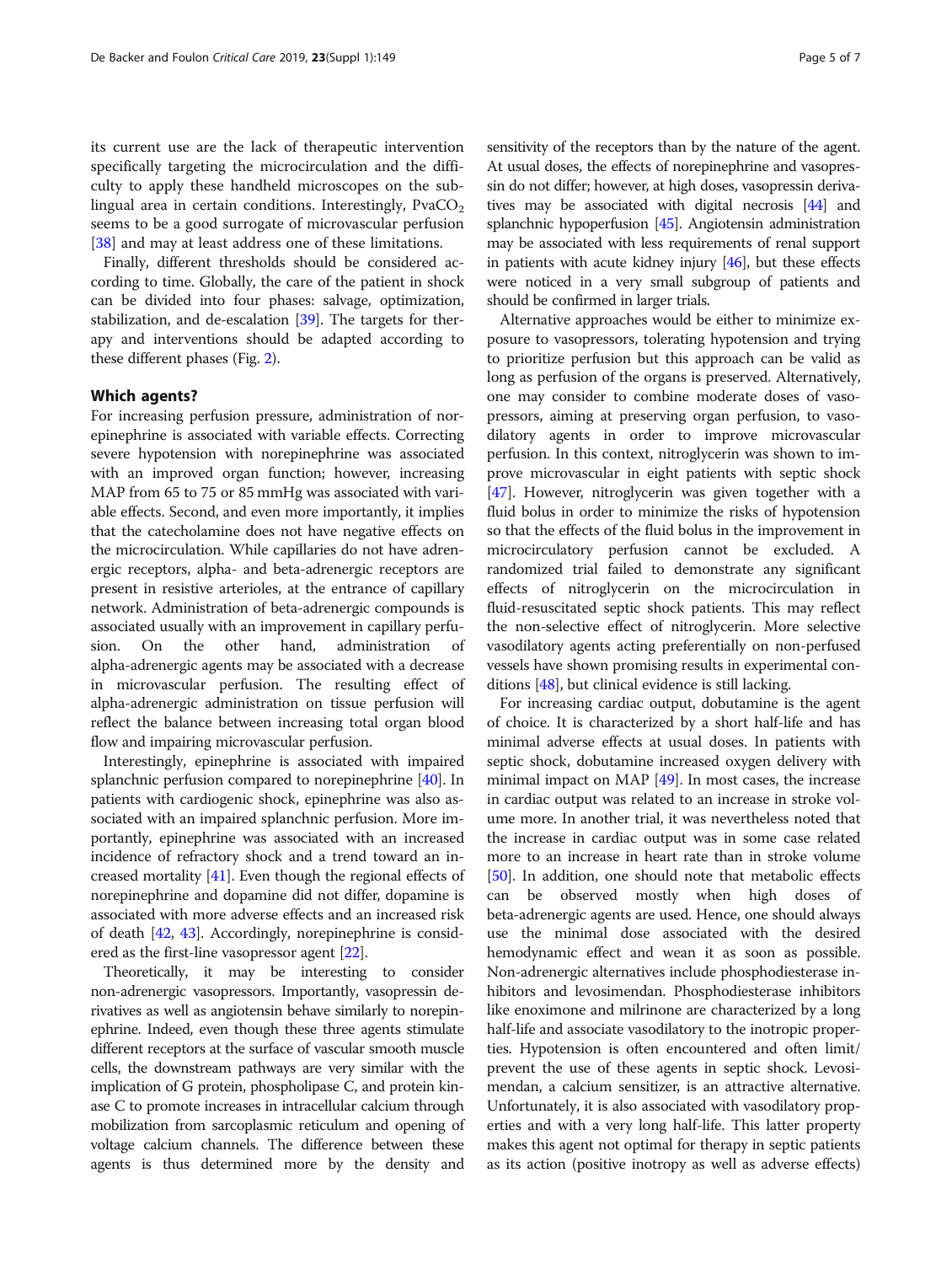<span id="page-5-0"></span>would remain present for 5–7 days. Of note, a prolonged effect is not desired in septic shock as myocardial depression usually resolves over a few days, and hence, indication for inotropic stimulation also disappears. In a small size trial, levosimendan was effective in increasing cardiac output and improving gastric perfusion [[51](#page-6-0)]. Even though it has limited impact on blood pressure, the amount of fluids administered was also higher in patients receiving levosimendan. In a randomized trial, levosimendan was ineffective in preventing new-onset organ dysfunction [[52](#page-6-0)]. Unfortunately, the indication to administrate levosimendan in that trial was not triggered on hemodynamic endpoints (no cardiac output measurements and no assessment of cardiac function). Indeed, as for other inotropic agents, levosimendan should only be administered in patients with tissue hypoperfusion related to an inadequate cardiac output associated with altered contractility. Accordingly, the hypothesis of whether levosimendan could improve, or not, tissue perfusion in patients with inadequate cardiac output in sepsis was not tested.

Dobutamine remains thus the inotropic agent of choice in sepsis, even though other inotropic agents may offer interesting alternatives in some conditions.

## Conclusions

The main goal of hemodynamic resuscitation in shock is to improve tissue perfusion and oxygenation. As these cannot be directly evaluated at bedside in routine practice, physicians are left with surrogates such as perfusion pressure, cardiac output,  $\text{SvO}_2$ ,  $\text{ScVO}_2$ ,  $\text{PvaCO}_2$ , cardiac output, diuresis, lactate, and skin mottling. As none of these can be considered ideal and as no single target value can be identified for all patients, the management of the patients with septic shock patient should be individualized taking into consideration several indices of tissue hypoperfusion.

While catecholamines are often used to increase blood pressure and cardiac output, these have adverse effects that may be associated with increased risk of death especially when used at high doses. Accordingly, these agents should be wisely used, minimizing the dose by optimizing fluid resuscitation, considering alternative agents when possible, and taking into account the response to therapy.

#### Abbreviations

MAP: Mean arterial pressure;  $PCO<sub>2</sub>$ : Partial pressure in  $CO<sub>2</sub>$ ; PvaCO<sub>2</sub>: Venoarterial difference in PCO<sub>2</sub>; ScvO<sub>2</sub>: Central venous oxygen saturation; SvO<sub>2</sub>: Mixed-venous oxygen saturation

#### Acknowledgements

None

#### Funding

None declared by the authors. Publication of this supplement was supported by Fresenius Kabi.

### Availability of data and materials

Not applicable

#### About this supplement

This article has been published as part of Critical Care, Volume 23 Supplement 1, 2019: Future of Critical Care Medicine (FCCM) 2018. The full contents of the supplement are available at [https://ccforum.biomedcentral.](https://ccforum.biomedcentral.com/articles/supplements/volume-23-supplement-1) [com/articles/supplements/volume-23-supplement-1.](https://ccforum.biomedcentral.com/articles/supplements/volume-23-supplement-1)

#### Authors' contributions

All authors provided intellectual contributions and read and approved the final version of the manuscript.

#### Ethics approval and consent to participate Not applicable

Consent for publication Not applicable

Competing interests The authors declare that they have no competing interests.

#### Publisher's Note

Springer Nature remains neutral with regard to jurisdictional claims in published maps and institutional affiliations.

#### Received: 6 March 2019 Accepted: 10 April 2019 Published: 14 June 2019

#### References

- 1. Sakr Y, Rubatto Birri PN, Kotfis K, Nanchal R, Shah B, Kluge S, et al. Higher fluid balance increases the risk of death from sepsis: results from a large international audit. Crit Care Med. 2017;45(3):386–94.
- 2. Varpula M, Tallgren M, Saukkonen K, Voipio-Pulkki LM, Pettila V. Hemodynamic variables related to outcome in septic shock. Intensive Care Med. 2005;31(8):1066–71.
- 3. Dunser MW, Takala J, Ulmer H, Mayr VD, Luckner G, Jochberger S, et al. Arterial blood pressure during early sepsis and outcome. Intensive Care Med. 2009;35(7):1225–33.
- 4. Bai X, Yu W, Ji W, Lin Z, Tan S, Duan K, et al. Early versus delayed administration of norepinephrine in patients with septic shock. Crit Care. 2014;18(5):532.
- 5. Monge Garcia MI, Gil CA, Gracia RM. Dynamic arterial elastance to predict arterial pressure response to volume loading in preload-dependent patients. Crit Care. 2011;15(1):R15.
- 6. Friesenecker BE, Tsai AG, Martini J, Ulmer H, Wenzel V, Hasibeder WR, et al. Arteriolar vasoconstrictive response: comparing the effects of arginine vasopressin and norepinephrine. Crit Care. 2006;10(3):R75.
- 7. Hamzaoui O, Jozwiak M, Geffriaud T, Sztrymf B, Prat D, Monnet X, et al. Norepinephrine exerts an inotropic effect at the early phase of human septic shock. Br J Anaesth. 2018;120(3):517–24.
- 8. De Backer D, Pinsky M. Norepinephrine improves cardiac function during septic shock, but why? Br J Anaesth. 2018;120(3):421–4.
- 9. Albanese J, Leone M, Garnier F, Bourgoin A, Antonini F, Martin C. Renal effects of norepinephrine in septic and nonseptic patients. Chest. 2004; 126(2):534–9.
- 10. Brandt S, Regueira T, Bracht H, Porta F, Djafarzadeh S, Takala J, et al. Effect of fluid resuscitation on mortality and organ function in experimental sepsis models. Crit Care. 2009;13(6):R186.
- 11. Cecconi M, De Backer D, Antonelli M, Beale RJ, Bakker J, Hofer C, et al. Consensus on circulatory shock and hemodynamic monitoring. Task Force of the European Society of Intensive Care Medicine. Intensive Care Med. 2014;40(12):1795–815.
- 12. Ospina-Tascon G, Neves AP, Occhipinti G, Donadello K, Buchele G, Simion D, et al. Effects of fluids on microvascular perfusion in patients with severe sepsis. Intensive Care Med. 2010;36(6):949–55.
- 13. Pottecher J, Deruddre S, Teboul JL, Georger J, Laplace C, Benhamou D, et al. Both passive leg raising and intravascular volume expansion improve sublingual microcirculatory perfusion in severe sepsis and septic shock patients. Intensive Care Med. 2010;36:1867–74.
- 14. De Backer D, Creteur J, Noordally O, Smail N, Gulbis B, Vincent JL. Does hepato-splanchnic VO2/DO2 dependency exist in critically ill septic patients? Am J Respir Crit Care Med. 1998;157:1219–25.